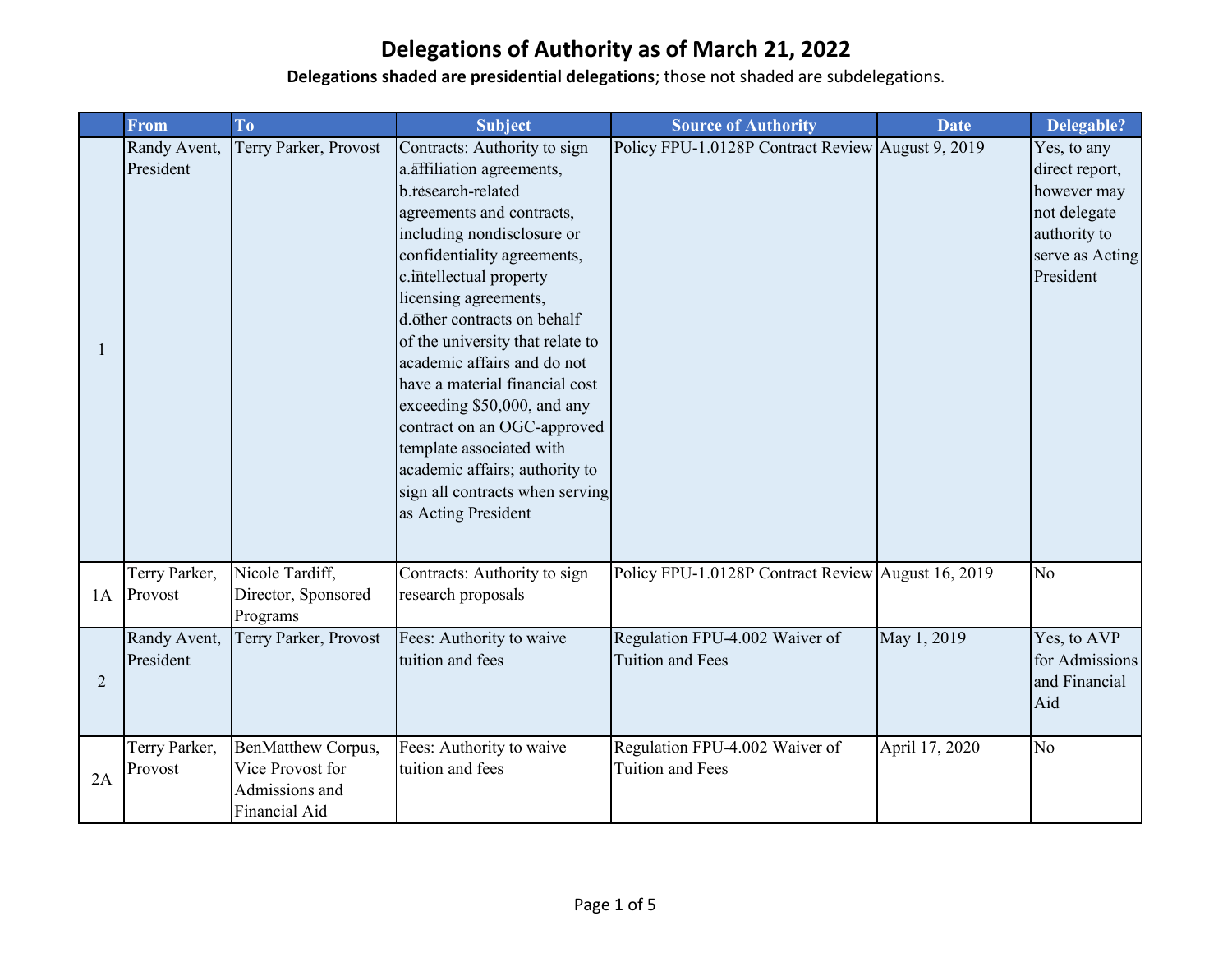|                | From                      | T <sub>o</sub>                                                                                    | <b>Subject</b>                                                                                                                 | <b>Source of Authority</b>                                                                                                         | <b>Date</b>       | Delegable?                                              |
|----------------|---------------------------|---------------------------------------------------------------------------------------------------|--------------------------------------------------------------------------------------------------------------------------------|------------------------------------------------------------------------------------------------------------------------------------|-------------------|---------------------------------------------------------|
| 2B             | Terry Parker,<br>Provost  | BenMatthew Corpus,<br>Vice Provost for<br>Admissions and<br>Financial Aid                         | Fees: Authority to defer<br>tuition and fees for VA<br>beneficiaries or when<br>acceptable third-parties have<br>agreed to pay | Regulation FPU-4.002 Waiver of<br>Tuition and Fees                                                                                 | April 17, 2020    | Yes, to the<br>Director of<br>Financial Aid             |
| $\overline{3}$ | Randy Avent,<br>President | Terry Parker, Provost                                                                             | <b>Student Conduct: Authority</b><br>for student code of conduct<br>and appeals                                                | Regulation FPU-3.006 Student Code<br>of Conduct                                                                                    | April 10, 2019    | Yes, to direct<br>reports                               |
| 3A             | Terry Parker,<br>Provost  | Kathryn Miller, Vice<br>Provost for Student<br>Affairs                                            | <b>Student Conduct: Authority</b><br>for student code of conduct<br>and appeals                                                | Regulation FPU-3.006 Student Code<br>of Conduct                                                                                    | April 17, 2020    | Yes, to direct<br>reports                               |
| $\overline{4}$ | Randy Avent,<br>President | Terry Parker, Provost                                                                             | to allow late registration                                                                                                     | Student Enrollment: Authority Regulation FPU-4.004 Procedure for<br>Payment, Waiver, and Refund of<br>Tuition, Fees, and Penalties | April 10, 2019    | Yes                                                     |
| 4A             | Terry Parker,<br>Provost  | Andrew Konapelsky,<br>Registrar                                                                   | to allow late registration                                                                                                     | Student Enrollment: Authority Regulation FPU-4.004 Procedure for<br>Payment, Waiver, and Refund of<br>Tuition, Fees, and Penalties | April 7, 2021     | N <sub>o</sub>                                          |
| 5              | Randy Avent,<br>President | Terry Parker, Provost                                                                             | FIPR: Appointment as FIPR<br><b>Executive Director</b>                                                                         | § 1004.346(3), Florida Statutes                                                                                                    | April 3, 2019     | Yes, to a direct<br>report                              |
| 1A             | Terry Parker,<br>Provost  | James Mennie,<br>Business Director,<br><b>FIPR</b>                                                | Authority to execute revenue-<br>generating contracts for<br>services totaling \$20,000, on<br>behalf of FIPR                  | Policy FPU-1.0128P Contract Review August 3, 2020                                                                                  |                   | N <sub>o</sub>                                          |
| 6              | Randy Avent,<br>President | David Calhoun,<br><b>Assistant Vice</b><br><b>President for Facilities</b><br>and Safety Services | Facilities: Authority to<br>approve otherwise-prohibited<br>high-risk activities on<br>university property                     | Regulation FPU-1.010 Use of<br>Skateboards, Skates, Scooters, and<br><b>Similar Devices</b>                                        | December 10, 2020 | Yes, to AVP<br>for Facilities<br>and Safety<br>Services |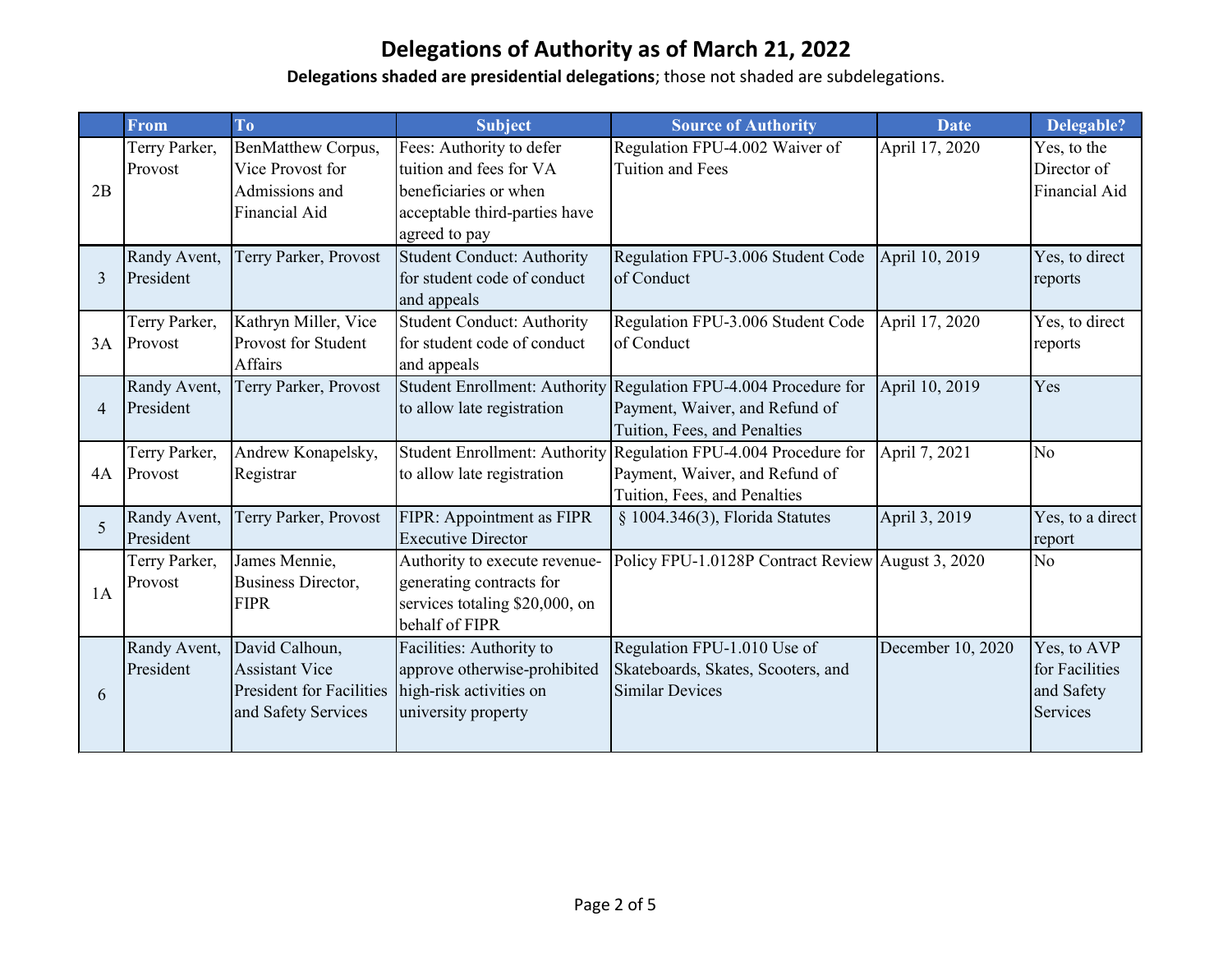|                | From                      | T <sub>o</sub>                                                                                    | <b>Subject</b>                                                                                                                                                                                                                                                                                                                                                               | <b>Source of Authority</b>                                                                                           | <b>Date</b>       | Delegable?                                                                                       |
|----------------|---------------------------|---------------------------------------------------------------------------------------------------|------------------------------------------------------------------------------------------------------------------------------------------------------------------------------------------------------------------------------------------------------------------------------------------------------------------------------------------------------------------------------|----------------------------------------------------------------------------------------------------------------------|-------------------|--------------------------------------------------------------------------------------------------|
| $\overline{7}$ | Randy Avent,<br>President | David Calhoun,<br><b>Assistant Vice</b><br><b>President for Facilities</b><br>and Safety Services | Facilities: Authority to<br>approve individuals to boat,<br>swim, dive, fish, or wade in<br>campus water bodies                                                                                                                                                                                                                                                              | Policy FPU-1.0031P Campus Water<br><b>Bodies</b>                                                                     | December 14, 2020 | Yes, to AVP<br>for Facilities<br>and Safety<br>Services                                          |
| 7A             | Randy Avent,<br>President | David Calhoun,<br><b>Assistant Vice</b><br><b>President for Facilities</b><br>and Safety Services | Facilities: Authority to<br>provide written approval for<br>individuals to boat, swim,<br>dive, fish, or wade in campus<br>water bodies                                                                                                                                                                                                                                      | Policy FPU-1.0031P Campus Water<br><b>Bodies</b>                                                                     | December 14, 2020 | Yes, to<br>assistant<br>director of<br>environmental<br>health and<br>safety                     |
| 8              | Randy Avent,<br>President | Michelle Disson,<br>Title IX and ADA<br>Coordinator                                               | Compliance: Authority to<br>approve assistance animal to<br>be permitted in private areas<br>of the university                                                                                                                                                                                                                                                               | Regulation FPU-1.014 Animals on<br>Campus                                                                            | April 3, 2019     | Yes, to direct<br>reports or the<br>associate<br>director of<br>campus<br>wellness<br>management |
| 9              | Randy Avent,<br>President | Michelle Disson, Title<br>IX and ADA<br>Coordinator                                               | Complaints/Discrimination:<br>Authority to develop<br>procedures or guidelines for<br>administration of a complaint<br>of discrimination or<br>harassment in cases where<br>violations of Title IX and/or<br>ADA are alleged, oversee<br>resolution of any such<br>complaint, and, provide<br>support to the Chief Audit<br><b>Executive and Chief</b><br>Compliance Officer | Regulation FPU-1.005 Discrimination April 3, 2019<br>and Harassment Complaint and<br><b>Investigation Procedures</b> |                   | N <sub>o</sub>                                                                                   |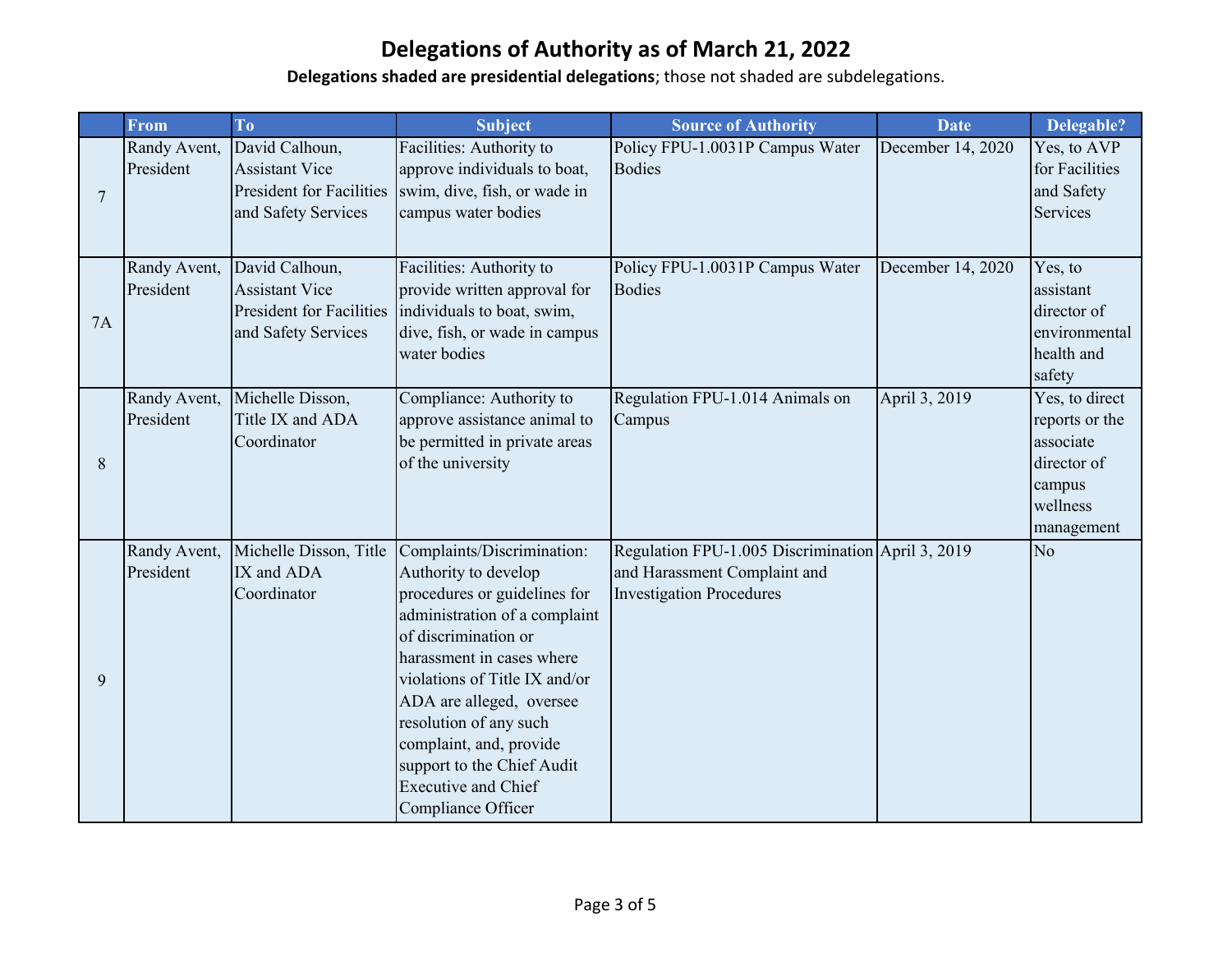|    | <b>From</b>  | T <sub>o</sub>                              | <b>Subject</b>                                         | <b>Source of Authority</b>                          | <b>Date</b>     | Delegable?     |
|----|--------------|---------------------------------------------|--------------------------------------------------------|-----------------------------------------------------|-----------------|----------------|
|    | Randy Avent, | David Blanton,                              | Complaints/Discrimination:                             | Regulation FPU-1.005 Discrimination April 3, 2019   |                 | N <sub>o</sub> |
|    | President    | <b>Chief Audit Executive</b>                | Authority to develop                                   | and Harassment Complaint and                        |                 |                |
|    |              | and Chief Compliance                        | procedures or guidelines for                           | <b>Investigation Procedures</b>                     |                 |                |
|    |              | Officer                                     | administration of a complaint                          |                                                     |                 |                |
|    |              |                                             | of discrimination or                                   |                                                     |                 |                |
| 10 |              |                                             | harassment except in cases                             |                                                     |                 |                |
|    |              |                                             | where violations of Title IX                           |                                                     |                 |                |
|    |              |                                             | and/or ADA are alleged,                                |                                                     |                 |                |
|    |              |                                             | oversee resolution of any such                         |                                                     |                 |                |
|    |              |                                             | complaint, and, provide                                |                                                     |                 |                |
|    |              |                                             | support to the Title IX                                |                                                     |                 |                |
|    |              |                                             | coordinator                                            |                                                     |                 |                |
|    | Randy Avent, | Rick Holland, Chief                         | Law Enforcement: Authority                             | §§ 23.1225, 1012.97, Florida Statutes July 15, 2019 |                 | No             |
|    | President    | of Police                                   | to execute mutual aid                                  |                                                     |                 |                |
| 11 |              |                                             | agreements and other                                   |                                                     |                 |                |
|    |              |                                             | documents requiring signature                          |                                                     |                 |                |
|    |              |                                             | from the chief law                                     |                                                     |                 |                |
|    |              |                                             | enforcement officer                                    |                                                     |                 |                |
|    | Randy Avent, | John Trecastelli,<br>Director of Facilities | Construction/Facilities:                               | BOG Regulation 14.020 University                    | October 3, 2019 | N <sub>o</sub> |
| 12 | President    | and Safety Services                         | Authority to approve<br>construction for building code | Supervision of Construction                         |                 |                |
|    |              |                                             | purposes and enforce the code                          |                                                     |                 |                |
|    |              |                                             |                                                        |                                                     |                 |                |
|    | Randy Avent, | Danial Bartle, Fire                         | <b>Construction/Facilities:</b>                        | BOG Regulation 14.020 University                    | October 4, 2019 | N <sub>o</sub> |
|    | President    | Safety                                      | Authority to approve                                   | Supervision of Construction; §                      |                 |                |
| 13 |              | Inspector/Emergency                         | construction for fire code                             | 633.216, Florida Statutes                           |                 |                |
|    |              | Management Officer                          | purposes and enforce the code                          |                                                     |                 |                |
|    |              |                                             |                                                        |                                                     |                 |                |
|    | Randy Avent, | Allen Bottorff, Vice                        | Contracts: Authority to sign                           | Policy FPU-1.0128P Contract                         | March 21, 2022  | Yes, to the    |
| 14 | President    | President of                                | contracts for the procurement                          | Review; § 1001.72(1), Florida                       |                 | Director of    |
|    |              | Administration and                          | of licenses, goods, services,                          | <b>Statutes</b>                                     |                 | Procurement    |
|    |              | Finance                                     | and leases up to \$500,000                             |                                                     |                 |                |